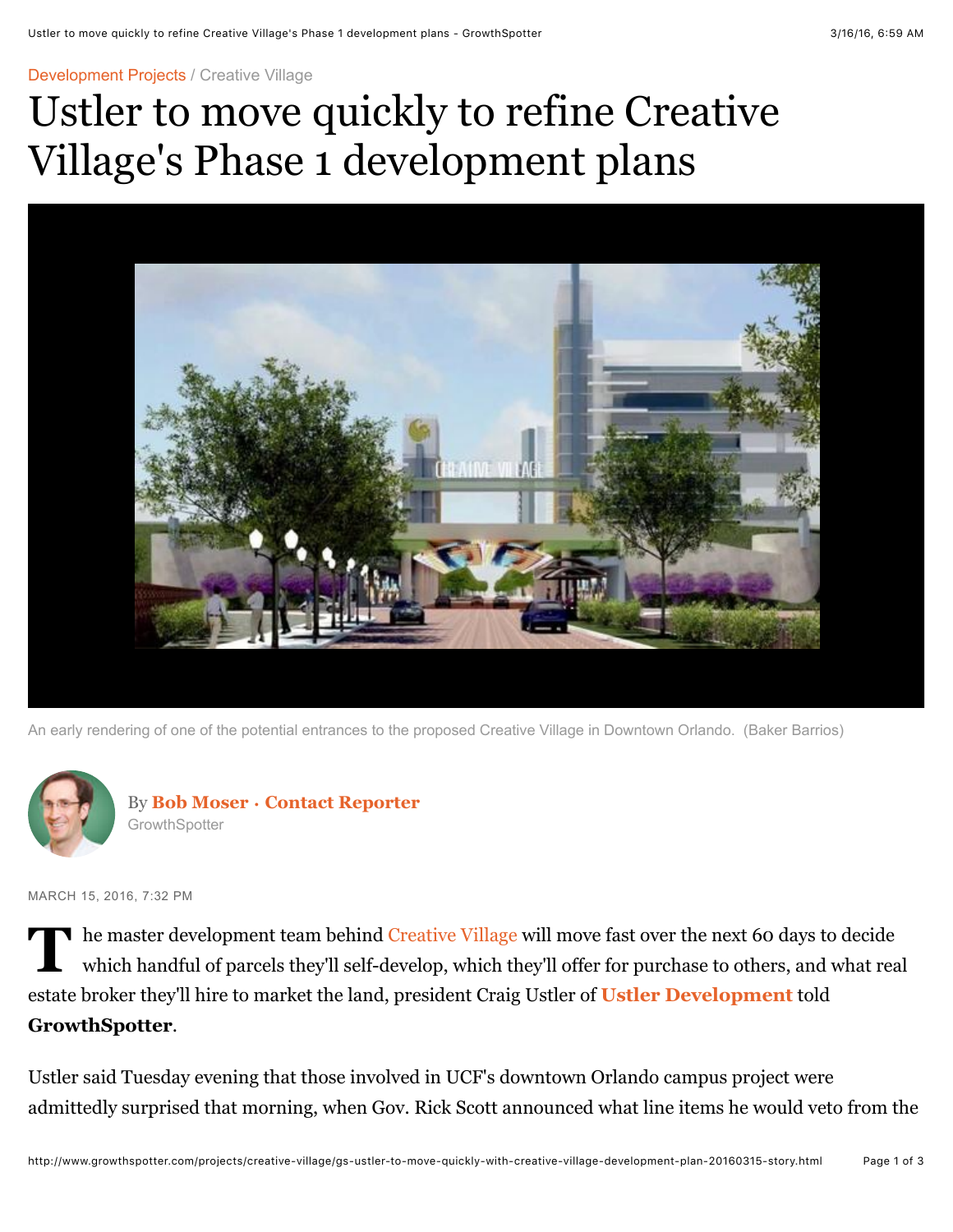\$82.3 million budget approved by lawmakers last Friday, prior to the budget reaching his desk for approval.

[Unlike last year, public funding for the UCF campus survived the cut list, the](http://www.orlandosentinel.com/features/education/school-zone/os-ucf-downtown-veto-survive-post.html) *Orlando Sentinel* reported early Tuesday.

The downtown campus, to be shared by UCF and Valencia College with a projected 7,700 students in the first year, will occupy about a quarter of 68 acres downtown.

The rest of the property will be redeveloped as [Creative Village](http://www.growthspotter.com/projects/creative-village/), with a mix of student apartments, affordable housing for residents of Parramore, retail and office space. Full build-out is programmed to occur over 10 to 15 years.

[Ustler was selected by the city in 2011 to serve as master developer of Creative Village, along with](http://about.bankofamerica.com/en-us/global-impact/strong-economies.html#fbid=n95GGeCoHKx) **Banc of America Community Development Corporation** (BACDC), **[Baker Barrios Architects](http://bakerbarrios.com/)** and **[Emerge Real Estate Ventures, LLC](http://emerge-realestate.com/)**.

While Scott's signature in June will truly approve the state budget, today's news was "something you rely on," Ustler said. His development team and the city will determine, in short order, what parcels to include in the campus' Phase 1 development, and if UCF's time line for that remains a Fall 2018 opening.

Ustler estimates that Phase 1 will include between three and six parcels chosen for private development, though he couldn't project total acreage on Tuesday night.

One to two of those will be reserved by his Creative Village group for their own development, with the rest [designated for sale to outside developers. Those buyers will have to develop in line with a thorough Planned](http://www.cityoforlando.net/economic/creative-village-guiding-documents/) Development zoning ordinance for the district.

Because the private student housing portion will be key to delivering on time with the campus' opening, Ustler said his group will make that its top priority for what parcels and uses it chooses to develop. Other private developments expected by UCF and Valencia on opening day include a culinary center and student services building.

"I think we'll also push hard, given our partnership with Bank of America, to lead the efforts on the affordable housing segment," Ustler said. "But we expect some really strong interest from affordable housing developers as well."

Ustler believes there will be significant interest from outside developers once the state budget is made official. A third-party broker with national reach -- and experience in multi-family housing, retail and office -